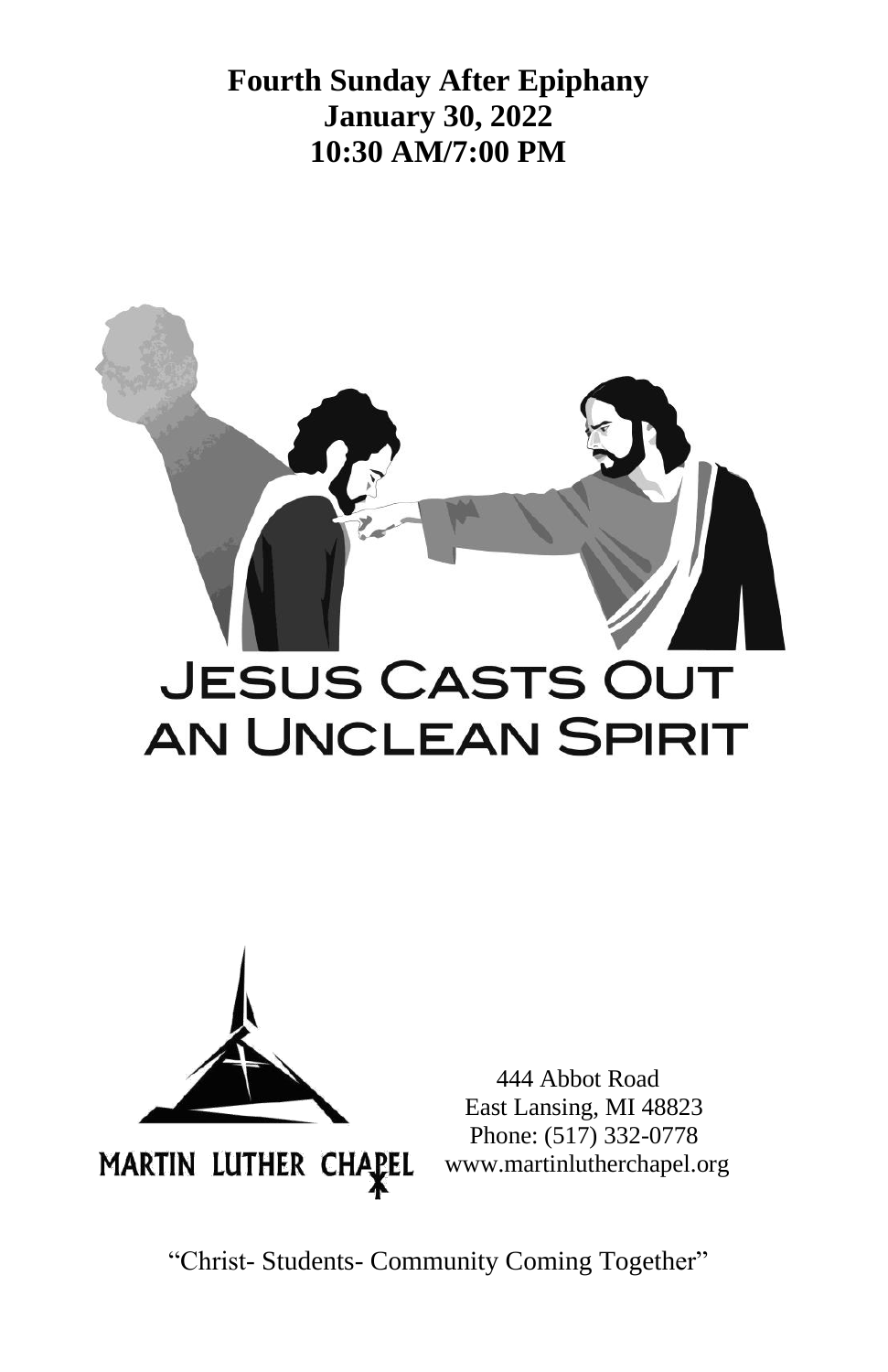#### **FIRST LESSON** Jeremiah 1:4-10

*Today's reading relates Jeremiah's call and commission as a prophet in the years before the Babylonian exile. His task was to preach God's word in the midst of the difficult political realities of the time. He was to make God known, not just among the Judeans, but also among the nations.*

 $\mathbb{R}$  Now the word of the LORD came to me saying, "Before I formed you in the womb I knew you, and before you were born I consecrated you; I appointed you a prophet to the nations." Then I said, "Ah, Lord GOD! Truly I do not know how to speak, for I am only a boy." But the LORD said to me, "Do not say, 'I am only a boy'; for you shall go to all to whom I send you, and you shall speak whatever I command you. Do not be afraid of them, for I am with you to deliver you, says the LORD." Then the LORD put out his hand and touched my mouth; and the LORD said to me, "Now I have put my words in your mouth. See, today I appoint you over nations and over kingdoms, to pluck up and to pull down, to destroy and to overthrow, to build and to plant."

#### **SECOND LESSON** 1 Corinthians 13:1-13

*Some at Corinth prided themselves on their spiritual gifts. Paul reminds them that God gives us many gifts through the Holy Spirit, but the most important of these is love, the kind of love that allows us to live and work in cooperation with one another, the kind of love that God showed us particularly in Christ.*

 $\overline{R}$  If I speak in the tongues of mortals and of angels, but do not have love, I am a noisy gong or a clanging cymbal. And if I have prophetic powers, and understand all mysteries and all knowledge, and if I have all faith, so as to remove mountains, but do not have love, I am nothing. If I give away all my possessions, and if I hand over my body so that I may boast, but do not have love, I gain nothing.

 Love is patient; love is kind; love is not envious or boastful or arrogant or rude. It does not insist on its own way; it is not irritable or resentful; it does not rejoice in wrongdoing, but rejoices in the truth. It bears all things, believes all things, hopes all things, endures all things.

 Love never ends. But as for prophecies, they will come to an end; as for tongues, they will cease; as for knowledge, it will come to an end. For we know only in part, and we prophesy only in part; but when the complete comes, the partial will come to an end. When I was a child, I spoke like a child, I thought like a child, I reasoned like a child; when I became an adult, I put an end to childish ways. For now we see in a mirror, dimly, but then we will see face to face. Now I know only in part; then I will know fully, even as I have been fully known. And now faith, hope, and love abide, these three; and the greatest of these is love.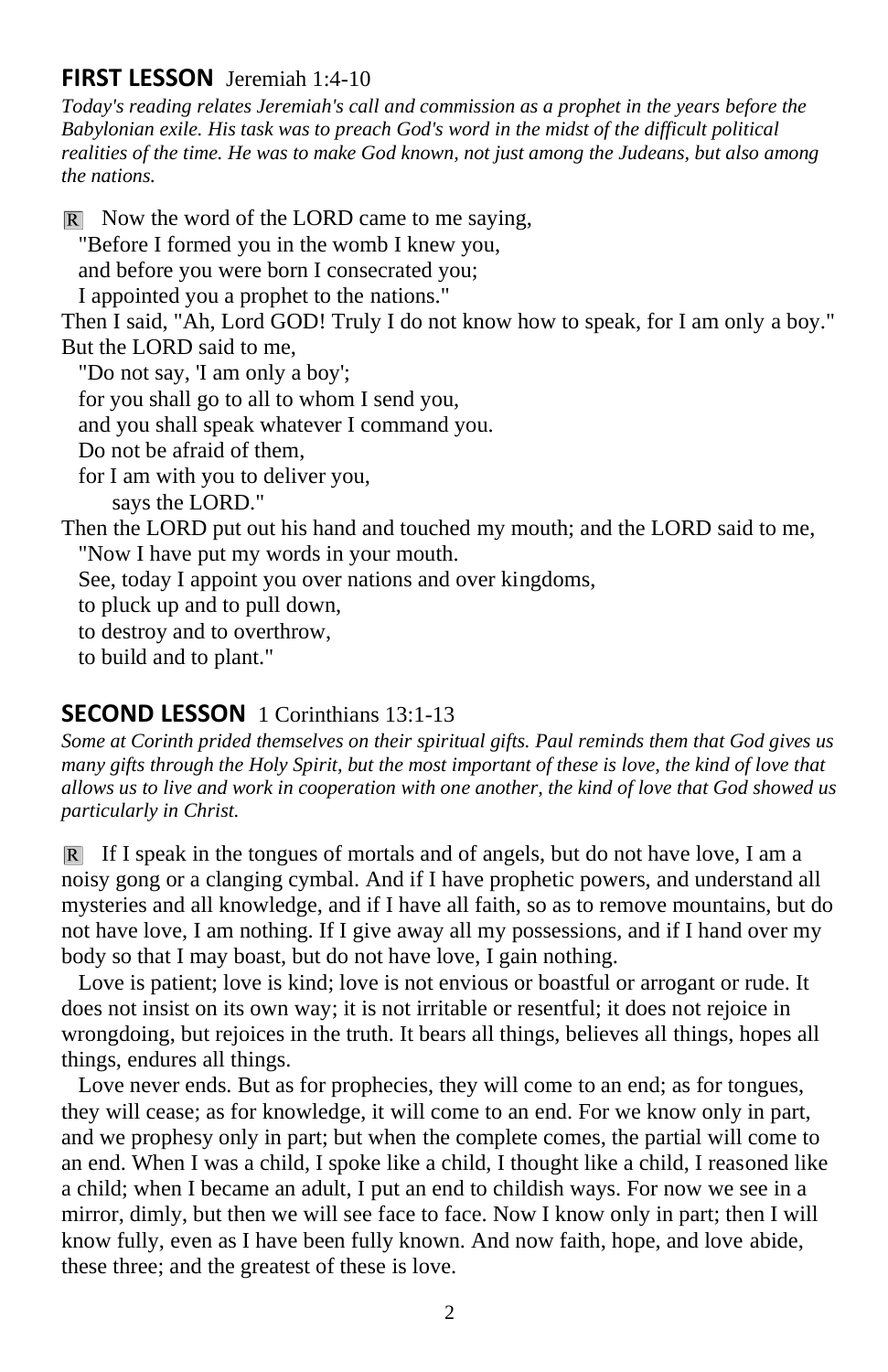# **GOSPEL**

The Holy Gospel according to Luke, Chapter 4th, beginning at verse 31.

He went down to Capernaum, a city in Galilee, and was teaching them on the sabbath. They were astounded at his teaching, because he spoke with authority. In the synagogue there was a man who had the spirit of an unclean demon, and he cried out with a loud voice, "Let us alone! What have you to do with us, Jesus of Nazareth? Have you come to destroy us? I know who you are, the Holy One of God." But Jesus rebuked him, saying, "Be silent, and come out of him!" When the demon had thrown him down before them, he came out of him without having done him any harm. They were all amazed and kept saying to one another, "What kind of utterance is this? For with authority and power he commands the unclean spirits, and out they come!" And a report about him began to reach every place in the region.

After leaving the synagogue he entered Simon's house. Now Simon's mother-in-law was suffering from a high fever, and they asked him about her. Then he stood over her and rebuked the fever, and it left her. Immediately she got up and began to serve them.

As the sun was setting, all those who had any who were sick with various kinds of diseases brought them to him; and he laid his hands on each of them and cured them. Demons also came out of many, shouting, "You are the Son of God!" But he rebuked them and would not allow them to speak, because they knew that he was the Messiah.

At daybreak he departed and went into a deserted place. And the crowds were looking for him; and when they reached him, they wanted to prevent him from leaving them. But he said to them, "I must proclaim the good news of the kingdom of God to the other cities also; for I was sent for this purpose." So he continued proclaiming the message in the synagogues of Judea.

**MESSAGE:** "Jesus Heals"

# **APOSTLES' CREED**

**I believe in God, the Father almighty, creator of heaven and earth.**

> **And in Jesus Christ, His only Son, our Lord, who was conceived by the Holy Spirit, born of the Virgin Mary, suffered under Pontius Pilate, was crucified, died, and was buried. He descended into hell. The third day He rose again from the dead. He ascended into heaven, And sits at the right hand of God the Father Almighty. From thence He will come again to judge the living and the dead.**